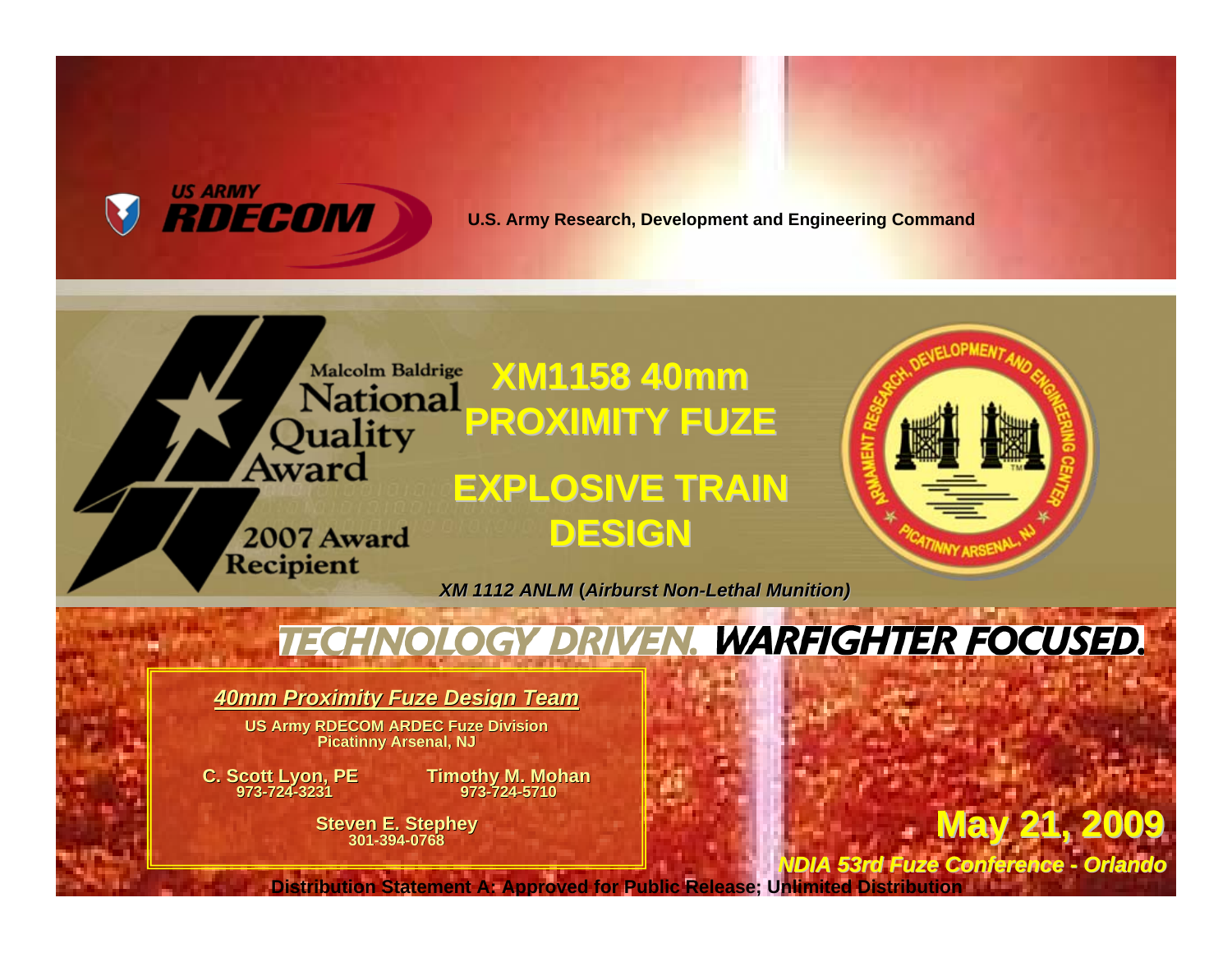



- **INTRODUCTION**
- **Airburst Non-Lethal Munition (ANLM) Project Overview**
	- **Schedule**
	- **Participating Organizations**
- **Operational Parameters**
- **ANLM Sequence of Operation**
- **Fuze Design Approach**
- **M550 S&A Background**
- **Explosive Train Design**
	- **Initial**
	- **Current**
- **Piston Acutator**
- **Explosive Train Subassembly Testing & Results**
- **Other Fuze Subassembly Tests**
- **SUMMARY QUESTIONS?**
- **ANLM Demo Functioning Video**



# **TECHNOLOGY DRIVEN. WARFIGHTER FOCUSED.**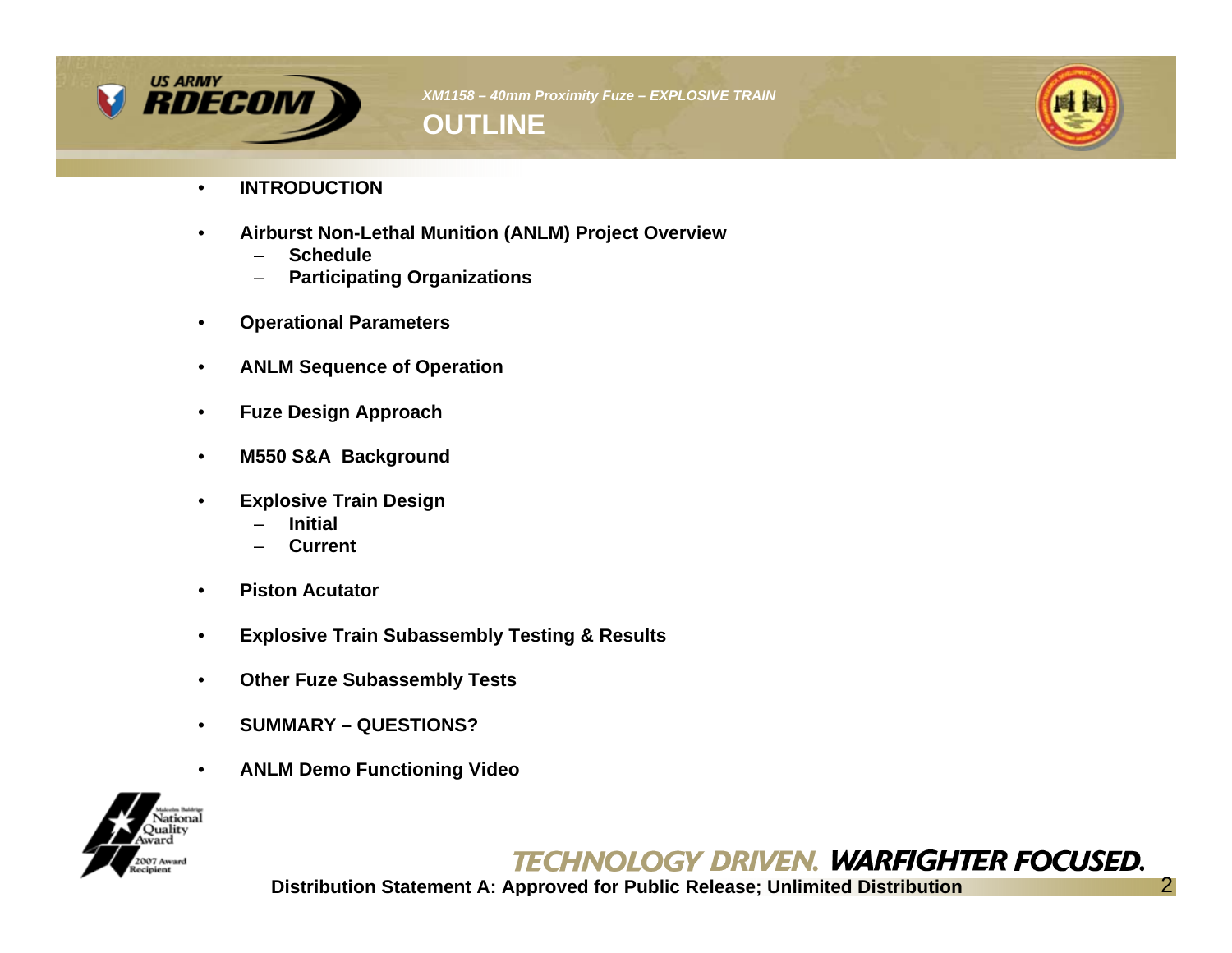



- The XM1112 Airburst Non-Lethal Munitions provides selective non-lethal area denial, crowd dispersion or individual/crowd behavior control capability. The system will provide consistent non-lethal effects & significantly increase range capabilities. Proximity fuze enables airburst delivery of NL payloads throughout operational ranges. It has user settable proximity delay mode for room clearing.
- The Joint Non-Lethal Weapons Directorate (JNLWD) is the executive agent for all NL capabilities within DOD and are the program sponsor. The ANLM is a joint program between the US Army, the lead service, and US Air Force. The US Navy and US Marine Corps have expressed program support.
- The XM1112 ANLM is the Tactical Non-Lethal Munition Increment I Capabilities Development Document material solution that was JROC approved on 14Jul08.
- The XM1112 is presently under PM Soldier Weapons management and executed by US Army, ARDEC. Upon approval of Milestone C the program will be transitioned to PM Close Combat Systems for production.



#### TECHNOLOGY DRIVEN. WARFIGHTER FOCUSED.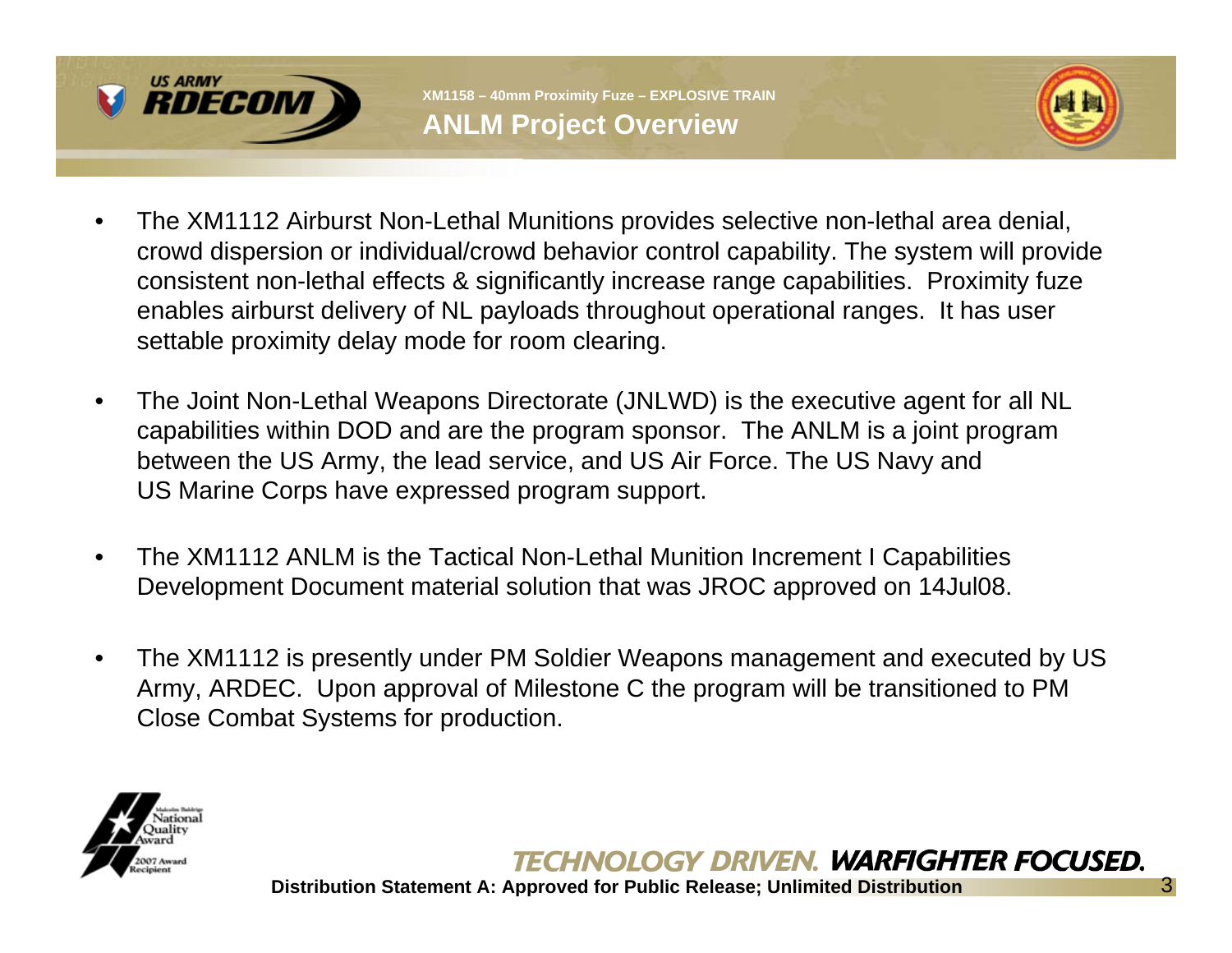

*XM1158 – 40mm Proximity Fuze – EXPLOSIVE TRAIN*  **ANLM Project Overview (cont.)**



- **Airburst Non-Lethal Munition (ANLM)**
	- **Type Designation XM1112**
		- **Fuze Type Designation XM1158**
	- **Schedule**
		- **Concept Demo July 2006**
		- **Milestone B March 2009**
		- **Fuze Sub-assembly Testing 2008-09**
		- **--------------------------------------------------------------------------------------------------------------------**• **Integration Testing 2009-2010**
		- **Qualification Testing 2010-2011**
		- **Joint Fuze Safety Board Cert. 2011**
		- **Milestone C September 2011**

| <u>Participating Organizations</u>                  |
|-----------------------------------------------------|
| JNLWD - Joint Non-Lethal Weapons Directorate        |
| Sponsor                                             |
| US Army Infantry Center/DCD - Firepower Division    |
| <b>Requirements Generation and User Proponent</b>   |
| <b>Air Force Security Forces Center (AFSFC)</b>     |
| <b>User Proponent</b>                               |
| <b>PM-Soldier Weapons</b>                           |
| <b>RDT&amp;E Management</b>                         |
| <b>PM-Close Combat Systems</b>                      |
| <b>Production Management</b>                        |
| <b>US Army, ARDEC</b>                               |
| Munition Lead and Fuze & Projectile Design          |
| <b>NSWC Dahlgren</b>                                |
| <b>Payload Technical Lead</b>                       |
| <b>ATK Launch Systems</b>                           |
| Payload Design Improvements and Integration Support |
| <b>HECOE</b>                                        |
| Human Effects Analysis and Support                  |
| <b>SAVIT Corp.</b>                                  |
| Cartridge Design Improvements, Integration, and     |
| Development Hardware Support                        |
| Aberdeen Test Center - DTC&AEC / NSWC CRANE         |
| <b>Test &amp; Evaluation</b>                        |
| Indiana Ordnance Inc.                               |
| <b>Developmental Testing</b>                        |
| <b>Kansas State University</b>                      |
| Environmental Assessment                            |



# TECHNOLOGY DRIVEN. WARFIGHTER FOCUSED.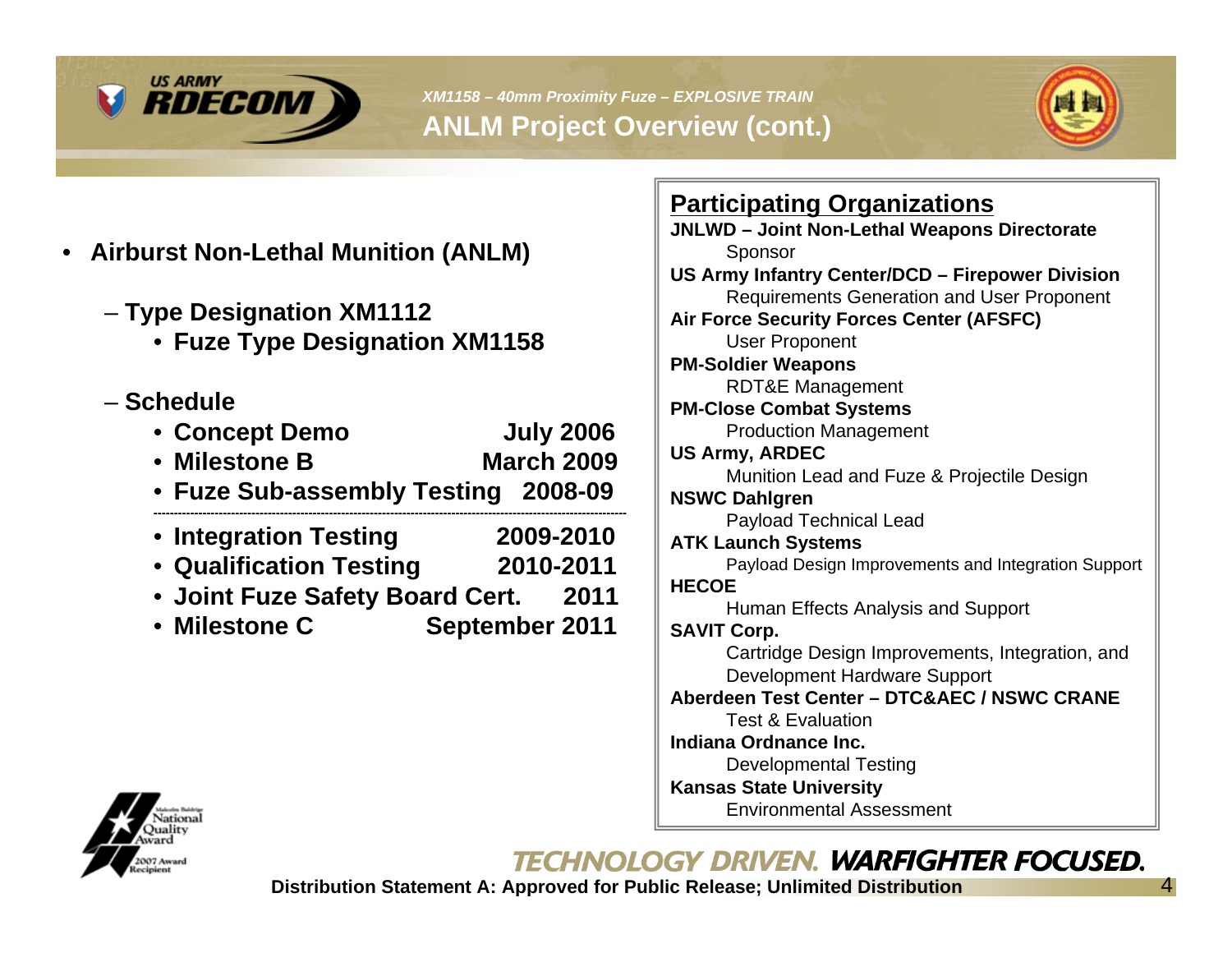

*XM1158 – 40mm Proximity Fuze – EXPLOSIVE TRAIN*  Operational Parameters



- **Operational Environment**
	- **M203 Ballistic environment**
		- **Compatible with M79, M320**
		- **250 ft/s; 63 rps; 15,500 g's**
	- **Temperature range: -25°F to +140°F**
	- **Ballistic Equivalent to M433 cartridge**
- **Operational Requirements**
	- **Minimum Engagement Range: 35m(T), 15m(O)**
	- **Shelf Life: 10yr(T), 20yr(O)**
	- **Engage targets in open terrain & confined spaces**
	- **Self Destruct/Self Neutralization**









OLOGY DRIVEN. WARFIGHTER FOCUSED.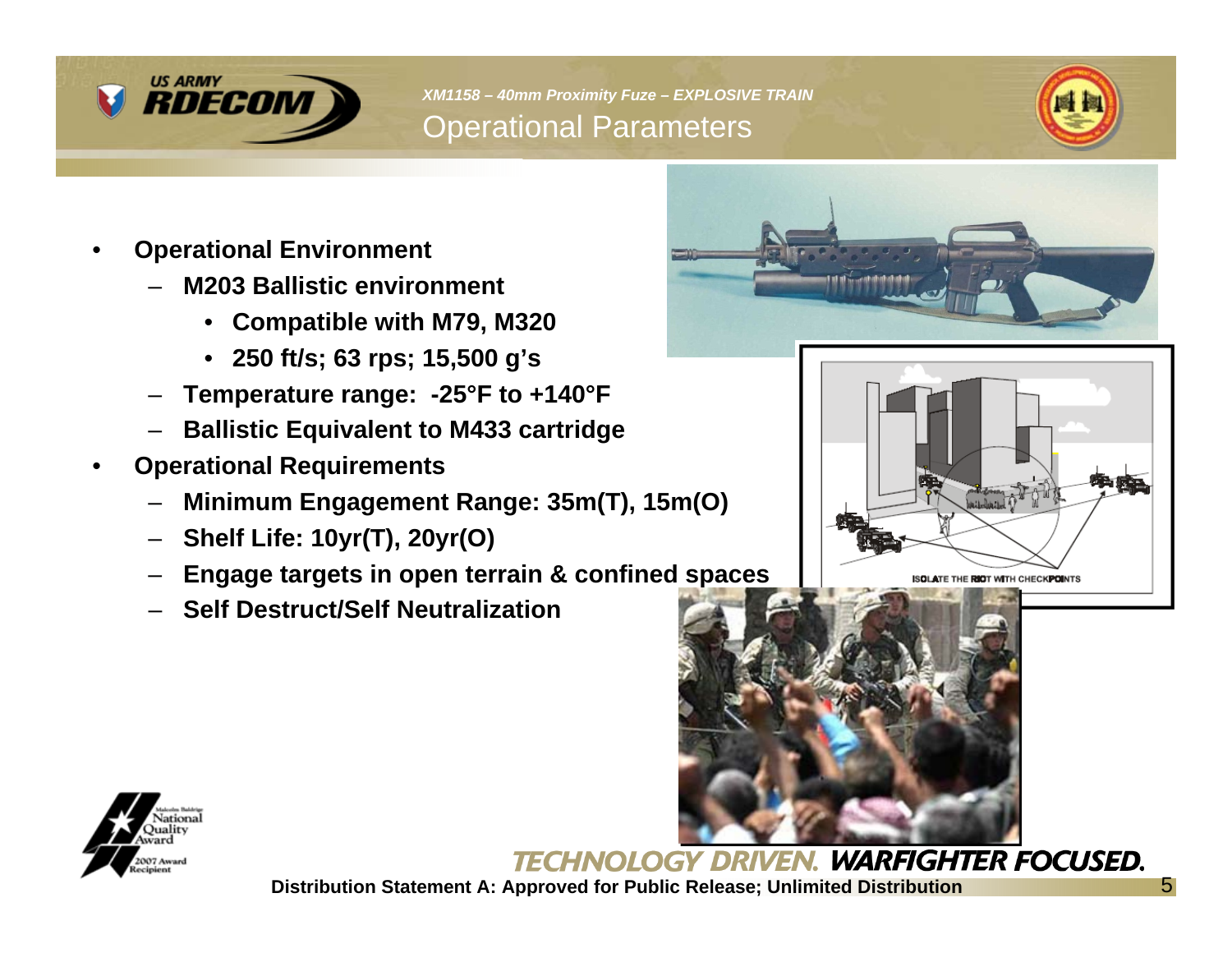

#### *XM1158 – 40mm Proximity Fuze – EXPLOSIVE TRAIN*  **ANLM SEQUENCE OF OPERATION**







#### **TECHNOLOGY DRIVEN. WARFIGHTER FOCUSED.**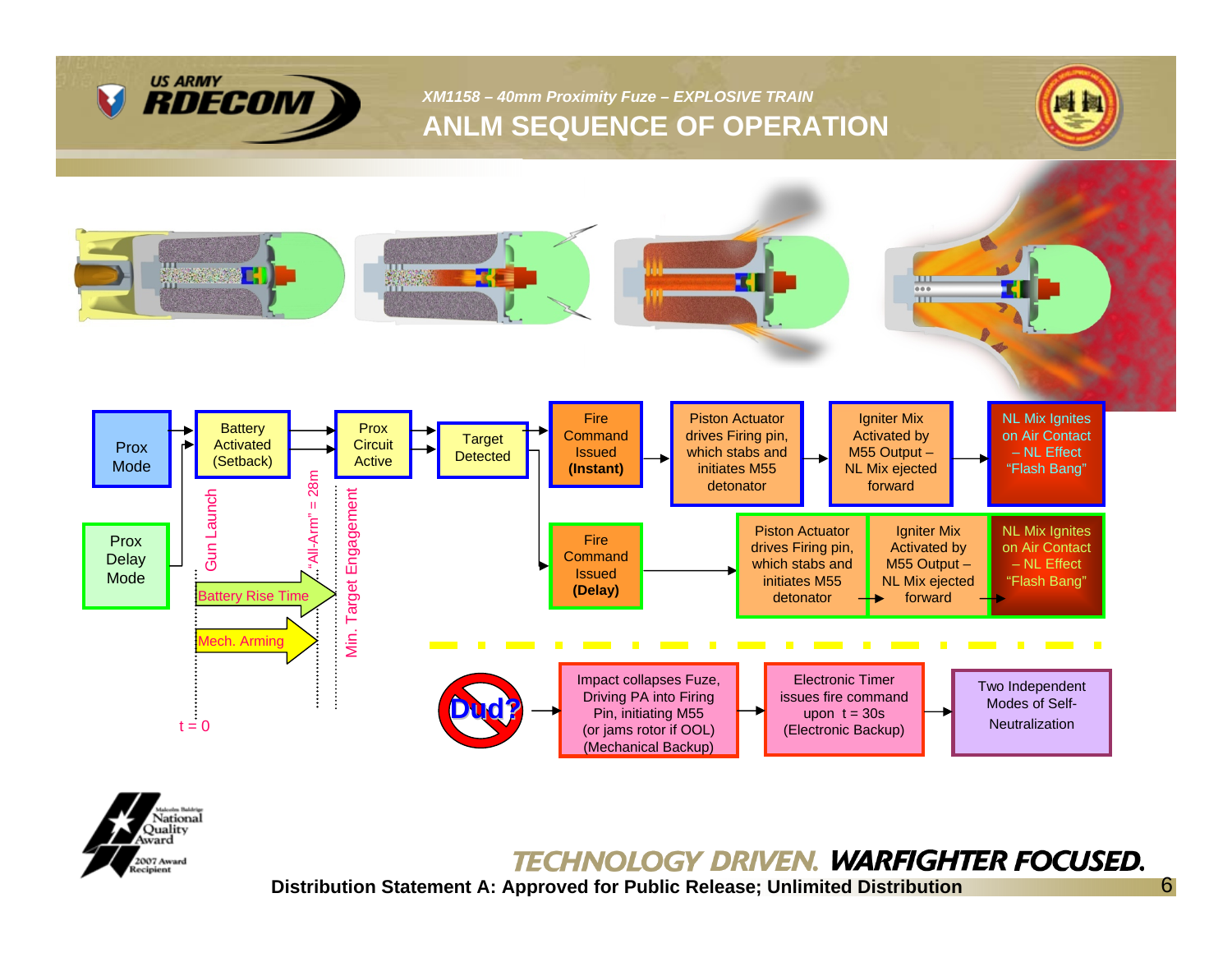



- **Limited Funds Available for Fuze Development**
	- **Emphasis on leveraging existing technologies from other fuzes**
		- **Proximity technology for use in Direct-Fire scenario (EX433 & M734A1)**
		- **Existing mechanical S&A M550**
		- **Small, fast-activating, reserve-cell battery (EX433)**
- **Utilizes existing mechanical S&A**
	- **Inexpensive & Reliable**
	- **Proven history (>20 million produced)**
- **Piston Actuator Used to Drive Firing Pin**
	- **Initiates M55 Stab Detonator in M550 S&A**
	- **Early design used M100 electric detonator**
- **Transitioned ARDEC Fuze Design to Savit Corp for design refinements**
- **Potential use on other 40mm low velocity cartridges**

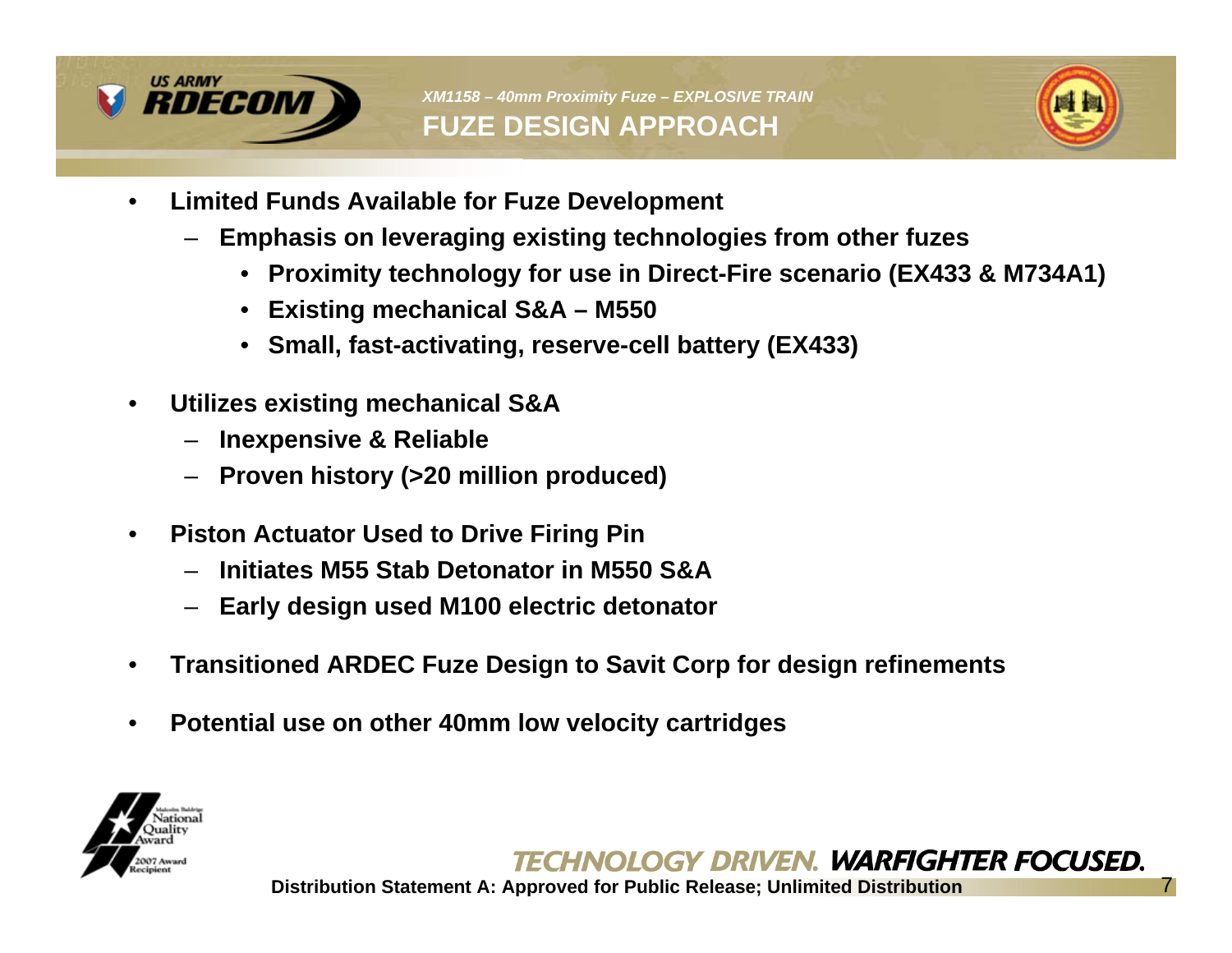

*XM1158 – 40mm Proximity Fuze – EXPLOSIVE TRAIN*  M550 FUZE - Background



# **History**

- The M550 Fuze was Type-Classified in 1971 for the low velocity (250 ft/sec) M433 High Explosive Dual Purpose application
	- Also used in M918 high velocity Target Practice cartridge
- In Production Over 20 Million fuzes have been produced
- Two independent safety locks (setback pin & one spin detent)
- Excellent safety record







# TECHNOLOGY DRIVEN. WARFIGHTER FOCUSED.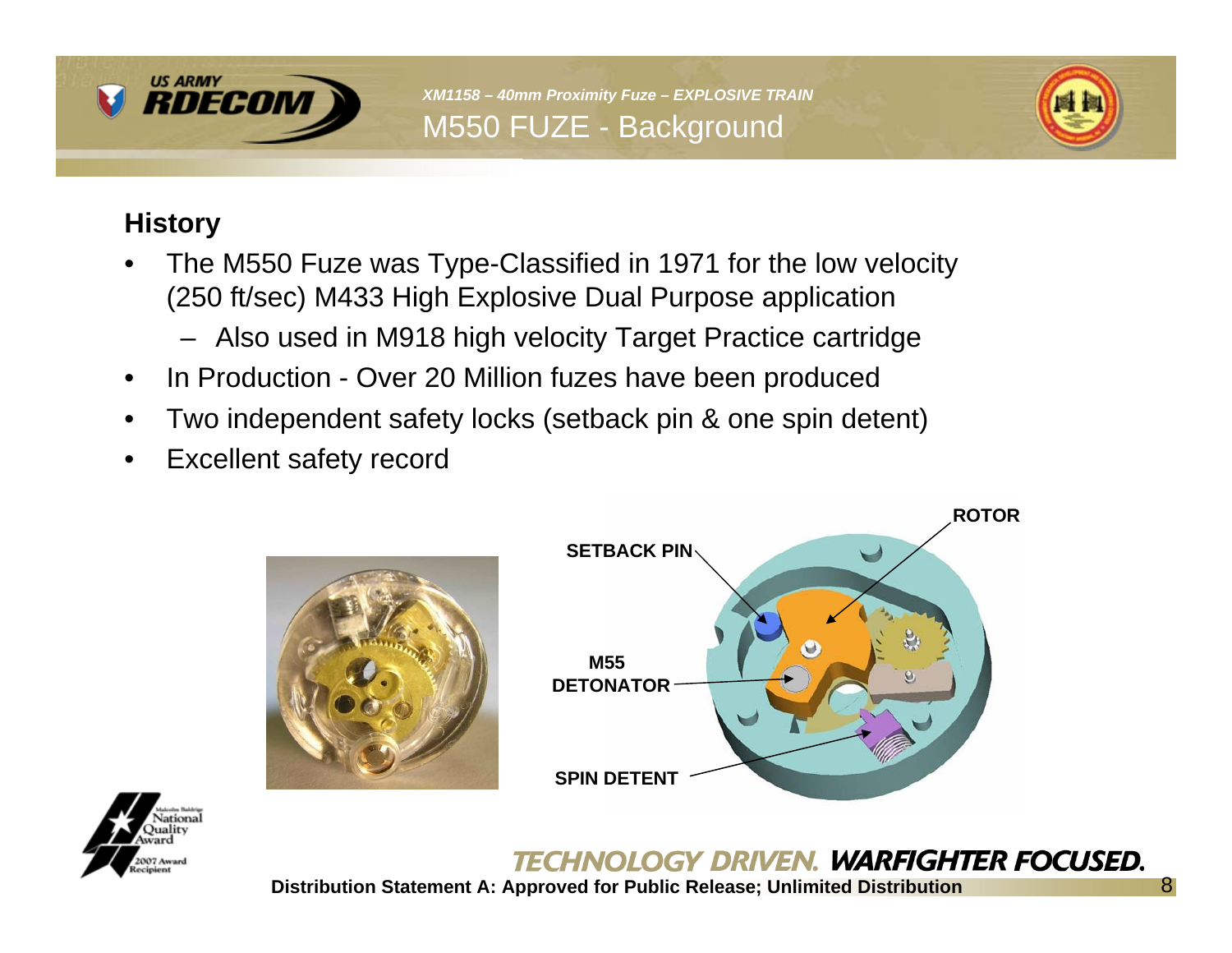

*XM1158 – 40mm Proximity Fuze – EXPLOSIVE TRAIN*  **CONCEPT DEMO EXPLOSIVE TRAIN**





9 - Month Concept Demo *"Zero-to-Test Hardware"in Nine - Months*

- Initial design used a M100 electric detonator input into the M55 stab detonator
	- M100 positioned 90° "sideways" above M55
		- Used because electric detonators are available, inexpensive, & reliable
		- Utilized MOFA detonator plug & contact clip assembly
	- M100 did not reliably initiated M55
		- Out of line safety barrier plate between M100 & M55 attenuated M100 output



# CHNOLOGY DRIVEN. WARFIGHTER FOCUSED.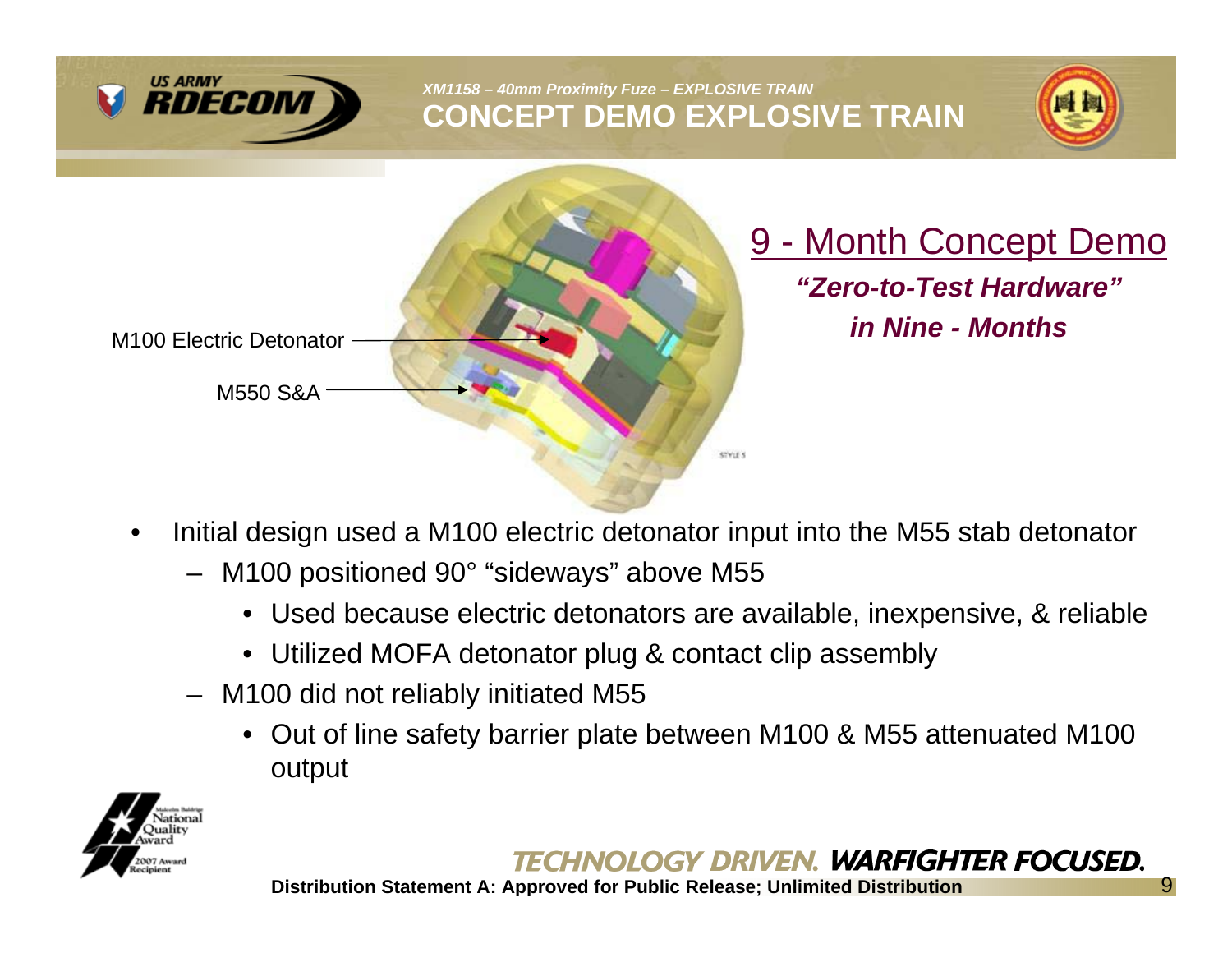

*XM1158 – 40mm Proximity Fuze – EXPLOSIVE TRAIN*  **EXPLOSIVE TRAIN**



- **ARDEC redesigned explosive train to closely duplicate 40mm M550 fuze**
	- **Duplicated firing pin dimensions**
	- **Piston actuator pushes firing pin into M55**
		- **Positioned on centerline**
		- **Activates on command detonation from proximity circuit**
- **Design Details**
	- **Piston Actuator Action Mfg**
		- **Directly connects to circuit card assembly using pin and socket connection**
		- **Piston has attached firing pin**
		- **Used in PD backup mode**
	- **M550 Safe & Arm Device Amtec Corp.**
		- **Used on current 40mm HE & practice rounds**
		- **Contains the two independent MIL-STD-1316 compliant safety locks**



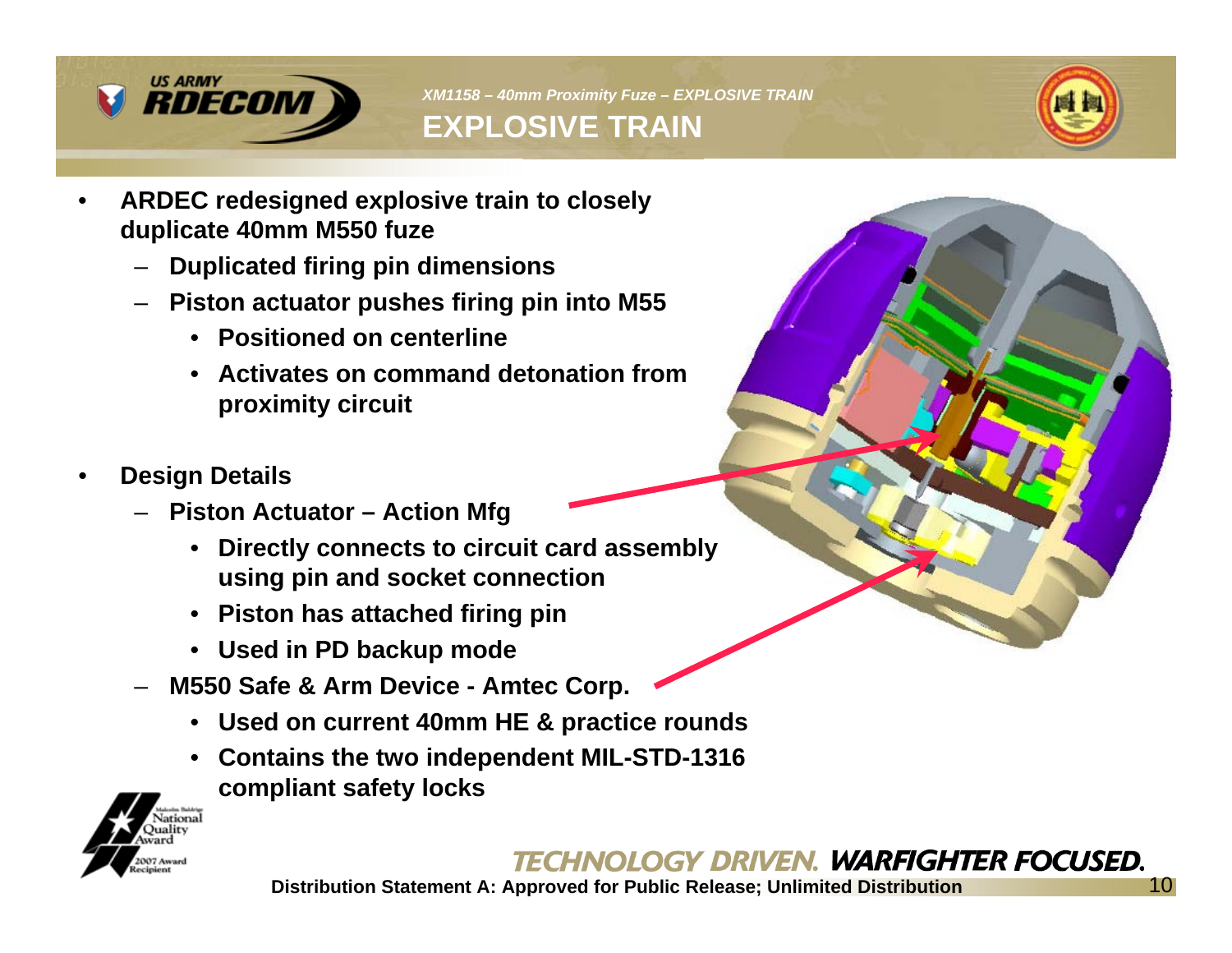

- Approximately 50 lbs force & 0.090" displacement
- ~5mg Spot Charge
- Bridgewire Resistance =  $1.5 \pm .5$  ohms
- All Fire Energy = 22 microfarad capacitor at 2.5 volts

= 687.5 erg = .06875 joules

# HNOLOGY DRIVEN. WARFIGHTER FOCUSED.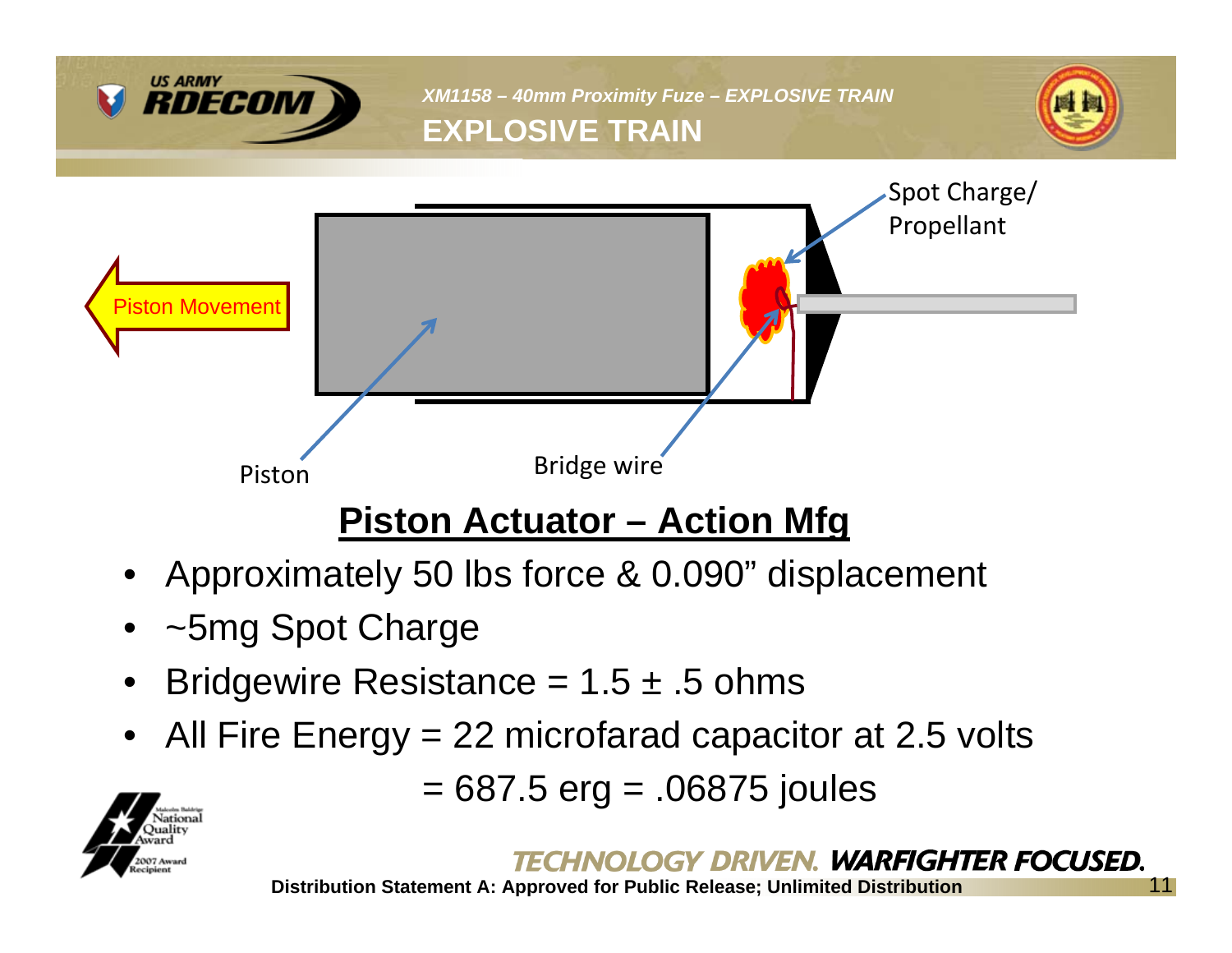

*XM1158 – 40mm Proximity Fuze – EXPLOSIVE TRAIN*  **FUZE EXPLOSIVE TRAIN TESTING**





- **Explosive Train Subassembly Testing**
	- –**Explosive Train Subassembly Tests Successful Jan-May 2009 Explosive Train Subassembly Tests**
		- **"In-Line" Explosive Component Output MIL-STD-331, Test D4**
		- **"Out-of-Line" Explosive Component Safety MIL-STD-331, Test D1**
		- **Progressive Arming Test planned 3Q FY09 MIL-STD-331, Test D8**

#### HNOLOGY DRIVEN. WARFIGHTER FOCUSED.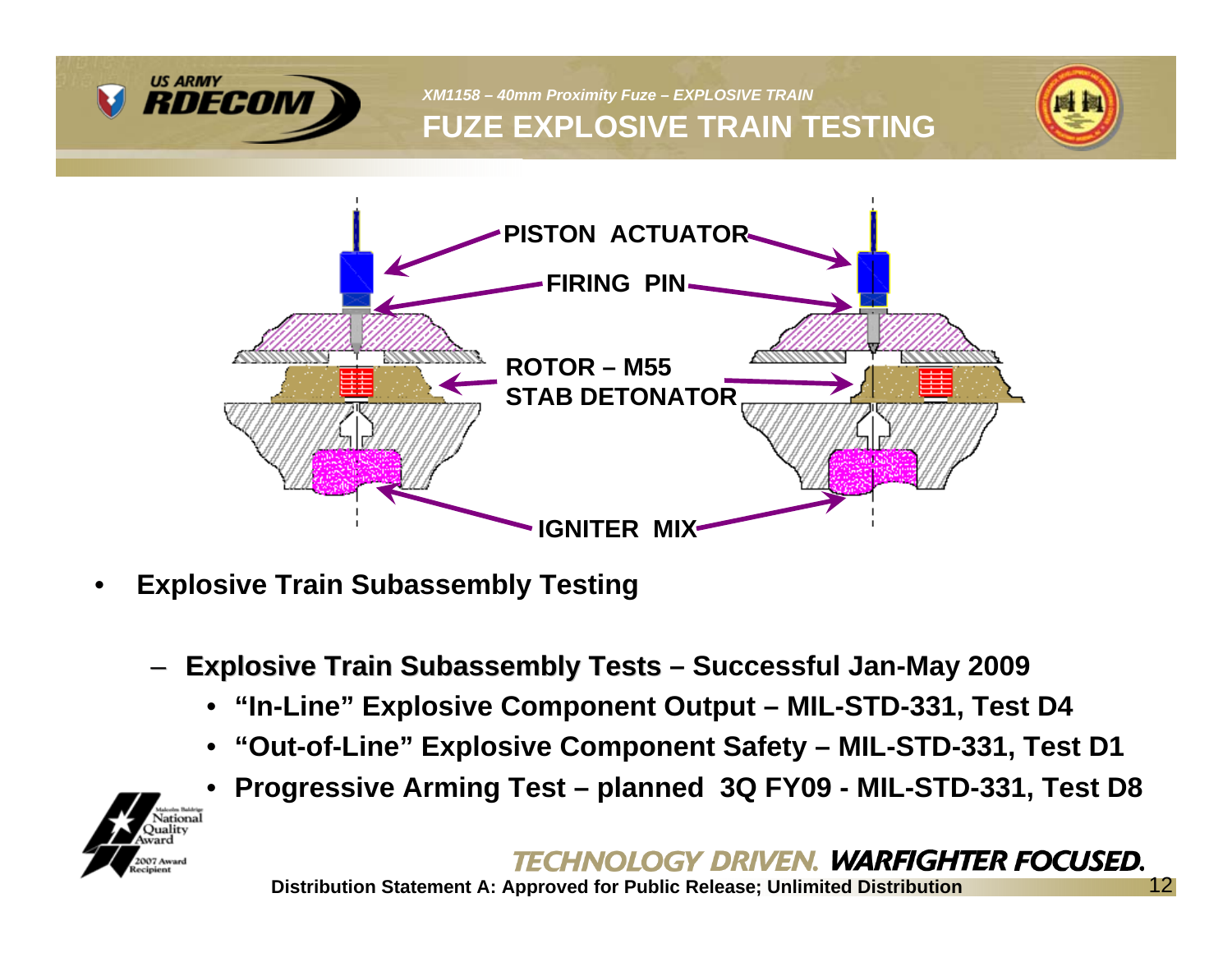

# *XM1158 – 40mm Proximity Fuze – EXPLOSIVE TRAIN*  **FUZE EXPLOSIVE TRAIN TESTING**



- **Explosive Train Subassembly Testing (cont'd)**
	- **Point Detonation Backup Subassembly Tests**
		- **Head-on Impact Angle Test– Successful March 2009**
		- **Angle of Attack Impact Test– planned June 2009**
			- **Utilizing decision matrix to determine 50% functioning point**
			- **Use samples at operating temperature extremes**





**TECHNOLOGY DRIVEN. WARFIGHTER FOCUSED.**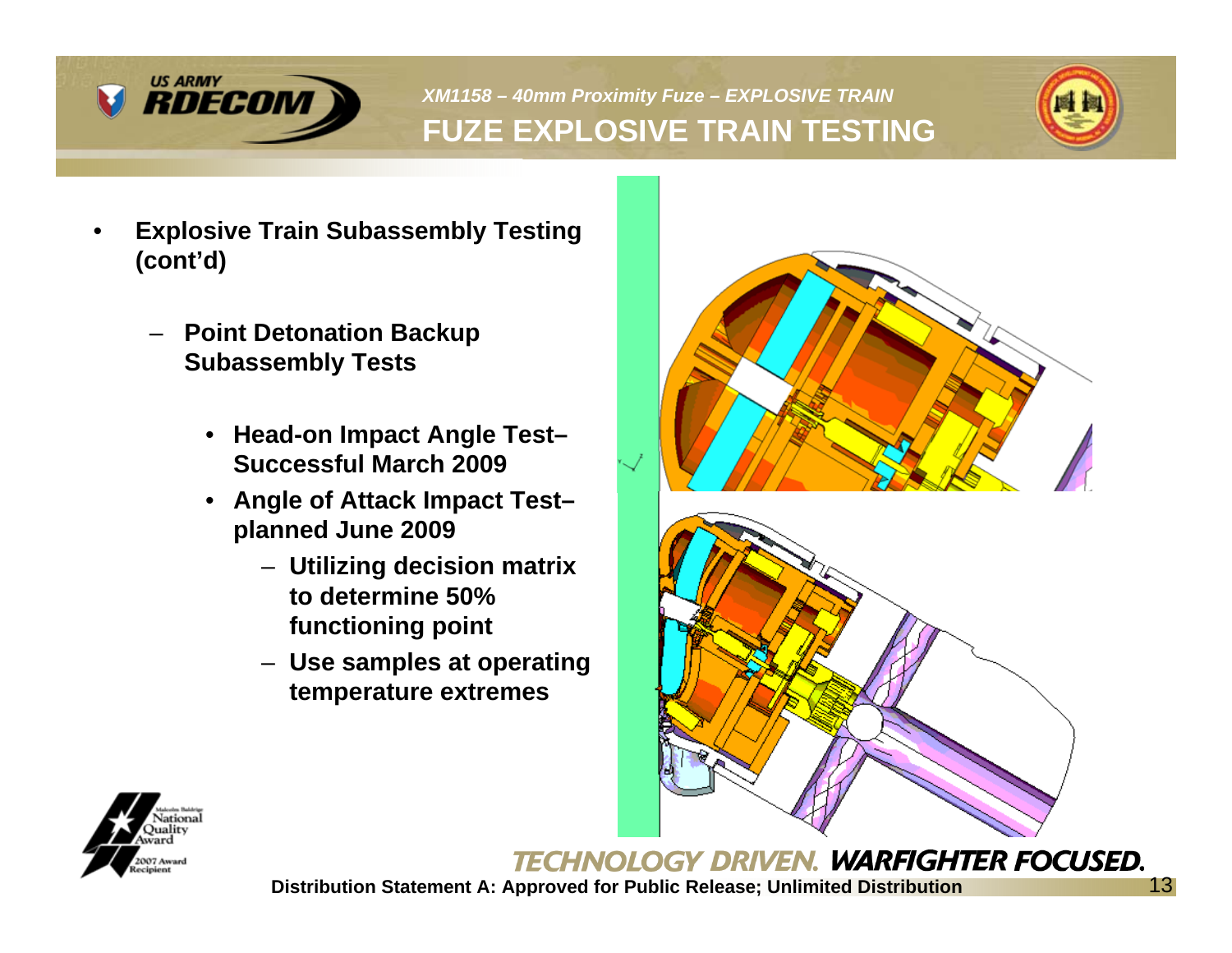

*XM1158 – 40mm Proximity Fuze – EXPLOSIVE TRAIN*  **FUZE SUBASSEMBLY TESTS**



- **Non Explosive Train Subassembly Testing**
	- **Battery Activation Mechanism Subassembly Test**
		- **Mechanism w/o battery Successful July 2008**
			- **Drop Test non-activation per MIL-STD-331, Test A4.1**
			- **Ballistic Test activation M203 Mann Barrel into foam soft catch**
		- **Actual battery planned June 2009**
			- **Repeat drop and ballistic tests**
	- **Mode Select Subassembly Test/ Electronics Survivability Planned July 2009**
		- **Ballistic Test M203 Mann Barrel into foam soft catch**
- **Non-Lethal Warhead Testing**
	- **Fuze explosive train successfully ignited warhead energetic material**

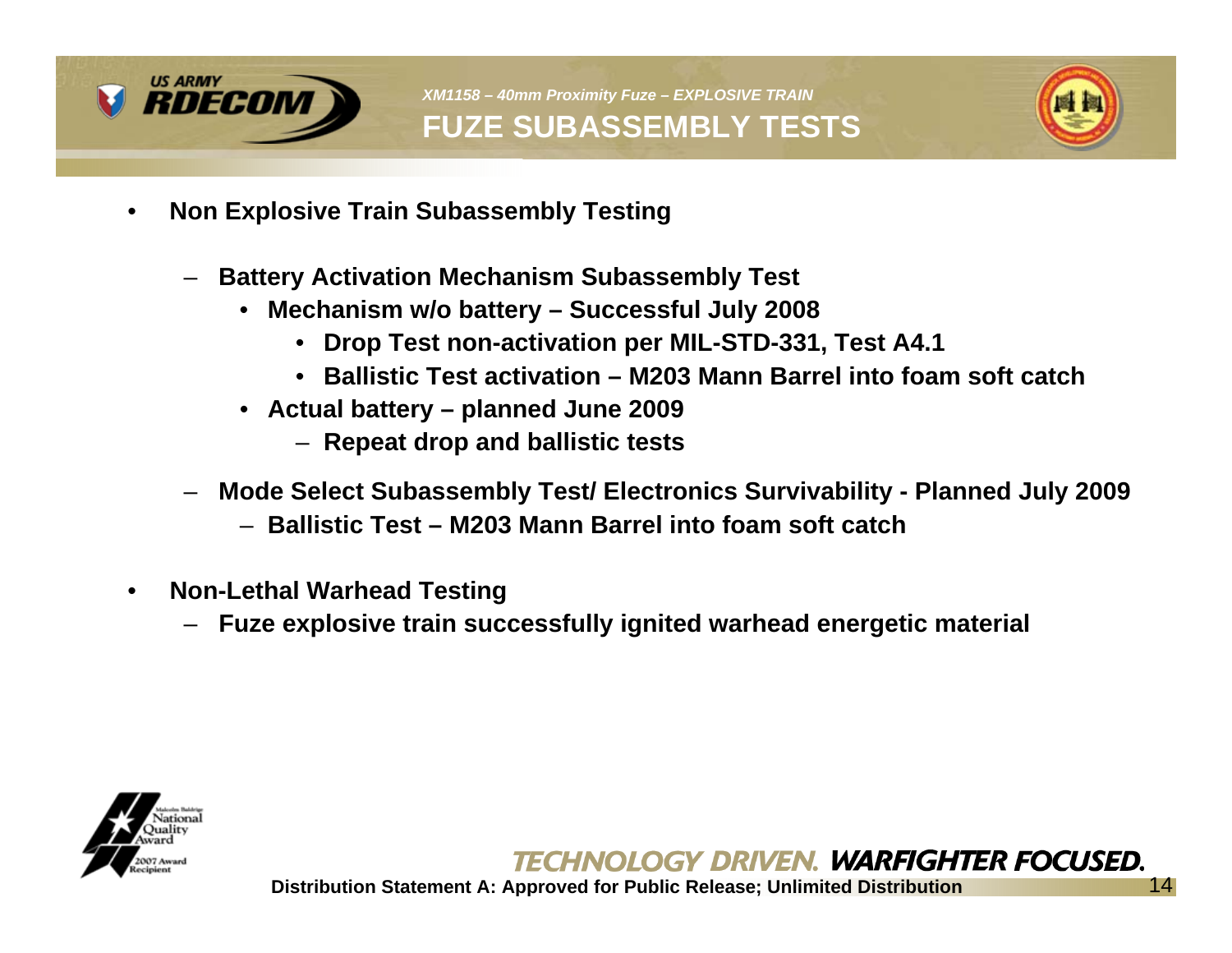



- **SUMMARY**
	- **Explosive Train Tested Successfully**
	- **Created Command Initiated Stab Detonator**
		- **Maintains current explosive train**
		- **Utilizes proven mechanical S&A**
- **SHOW VIDEO ANLM FUNTIONING Concept Demo July 2006**



**TECHNOLOGY DRIVEN. WARFIGHTER FOCUSED.**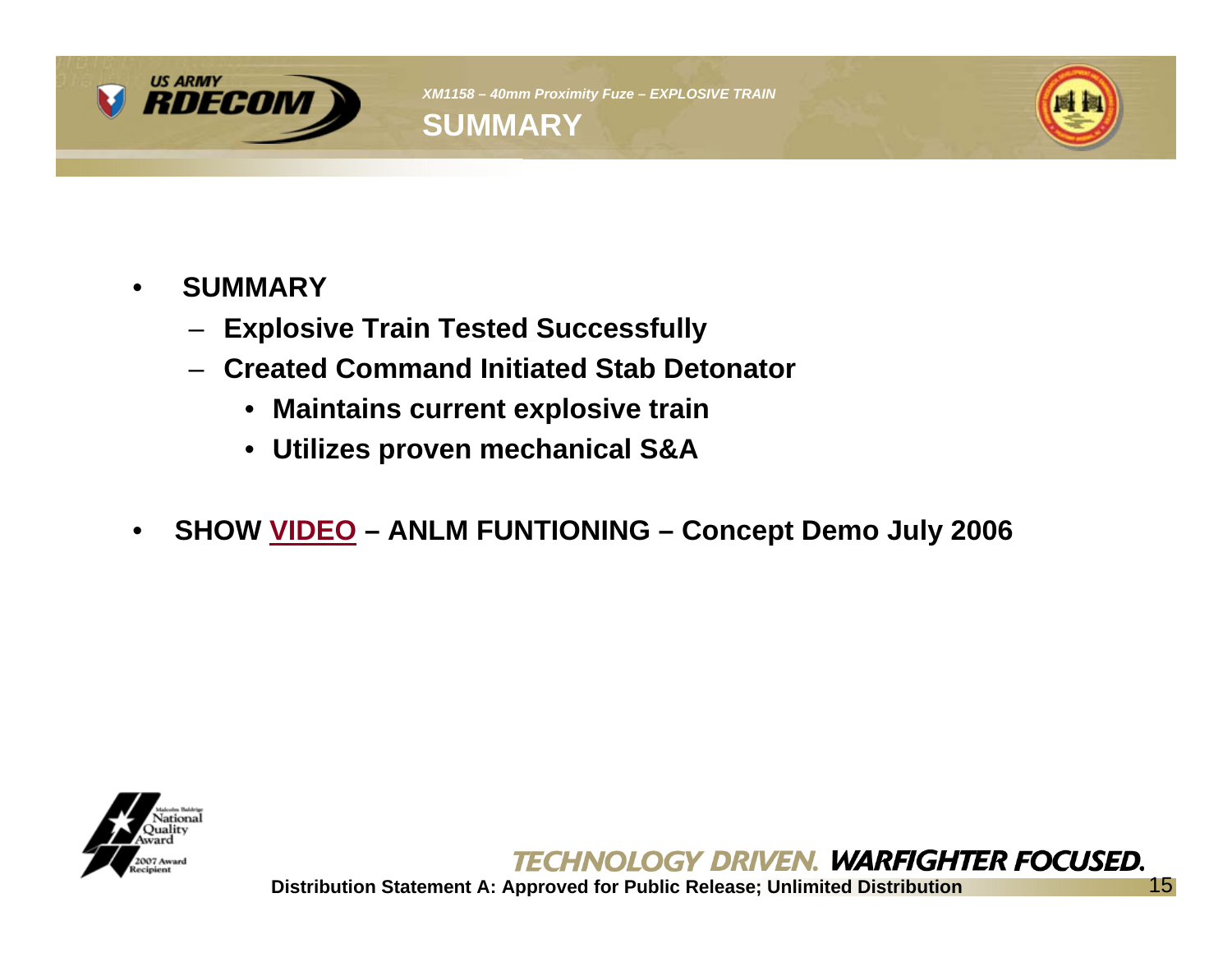

*XM1158 – 40mm Proximity Fuze – EXPLOSIVE TRAIN*  END OF PRESENTATION







#### **TECHNOLOGY DRIVEN. WARFIGHTER FOCUSED.**